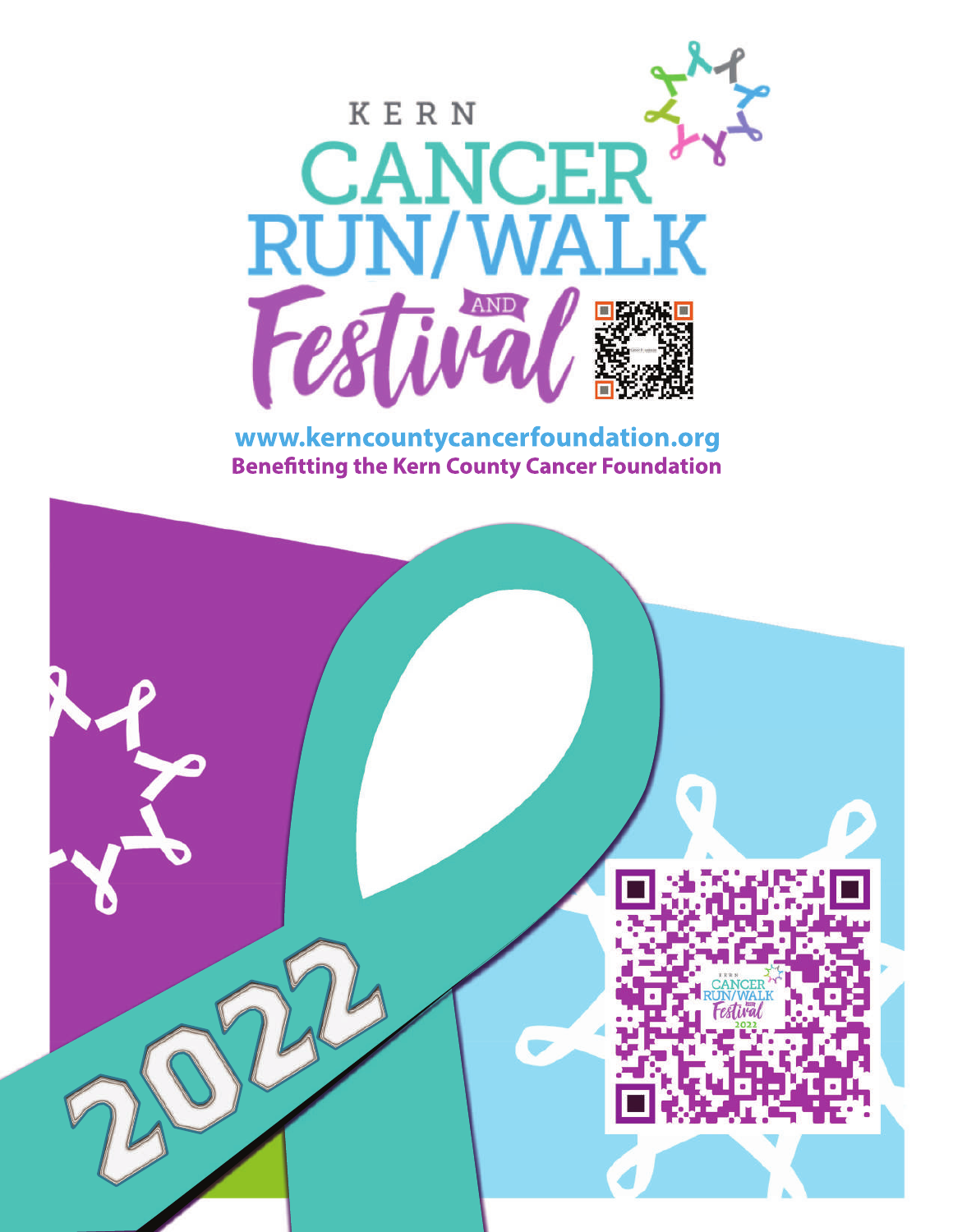

# **September17,2022**

You are invited to be a part of Kern County Cancer Foundation's 9th Annual Cancer 5k Run/Walk event taking place Saturday, September 17, 2022 at Yokuts Park, 4200 Empire Drive, in Bakersfield from 8:00 am to 11 am.

This event brings funding and awareness to the various cancer diagnosis and encourages our entire community to support local patients. We have had over 800 community members and survivors participate in our 5k Run/Walk in the past, let's do it again!

There are many ways you can help us reach our goals:

- 1. Become a sponsor —(Sponsors will receive marketing benefits and waived participant fees.
	- Please see the last page for package details.)
- 2. Enter a team of  $10$  Wear your company shirt while showing your support.
- 3. Donate a raffleitem and/or goodie bagitems (subject to approval).
- 4. Become a vendor—Various Levels
- 5. Support a team member with a pledge —find a registered participant on our website.

Early registration for adults (before August 13th) starts at \$30. After August 13th it becomes \$40. Children's Registration is \$20

With early registration each participant will receive a race bib, a runner cup, and a goodie bag. All cancer survivors are free! Visit www.kerncountycancerrun.org to register.

In addition to the registration fee there is an opportunity for the participants to fundraise. There will be recognition for the top fundraising teams and top individual, and prizes for the top child fundraisers.

One hundred percent of the proceeds will benefit our Pediatric transportation and financial assistance for Kern County cancer patients and their families which are funded and exist because of generous donors like you.

For more information please contact Juana in our office at 661-862-7154 or 661-859-2530

Let the race begin!

With much enthusiasm, The Kern Cancer Run/Walk and Festival Planning Committee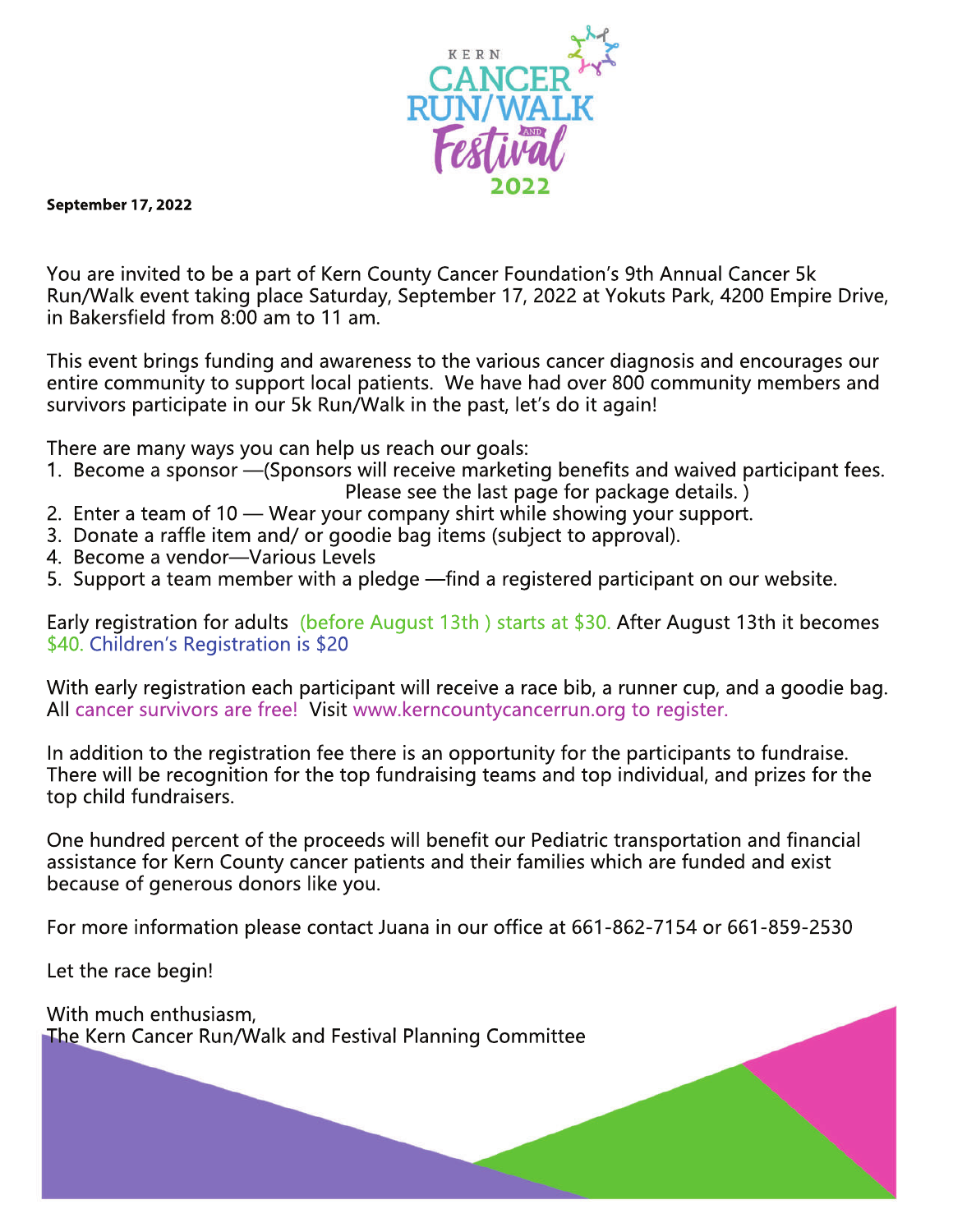



**Benefitting the Kern County Cancer Foundation** 2022 Sponsorship/Group Registration/ Individual Sponsorship Deadline is August 31, 2022



This form should be used for registration of a Group, Sponsor or Individual. If you are planning on having individuals from your group participate, a separate form must be submitted.

| Name: Name:                                                                                                                                                                                                                                                                                   |                                                                                                                                                                                                                                                                                                                                                                                                              |
|-----------------------------------------------------------------------------------------------------------------------------------------------------------------------------------------------------------------------------------------------------------------------------------------------|--------------------------------------------------------------------------------------------------------------------------------------------------------------------------------------------------------------------------------------------------------------------------------------------------------------------------------------------------------------------------------------------------------------|
|                                                                                                                                                                                                                                                                                               | Company Name: <u>example and company neutral</u> company neutral company neutral company neutral company neutral company                                                                                                                                                                                                                                                                                     |
|                                                                                                                                                                                                                                                                                               |                                                                                                                                                                                                                                                                                                                                                                                                              |
|                                                                                                                                                                                                                                                                                               |                                                                                                                                                                                                                                                                                                                                                                                                              |
| Phone: E-mail: E-mail: E-mail: E-mail: E-mail: E-mail: E-mail: E-mail: E-mail: E-mail: E-mail: E-mail: E-mail: E-mail: E-mail: E-mail: E-mail: E-mail: E-mail: E-mail: E-mail: E-mail: E-mail: E-mail: E-mail: E-mail: E-mail:                                                                |                                                                                                                                                                                                                                                                                                                                                                                                              |
| $\Box$                                                                                                                                                                                                                                                                                        | <b>I am a Survivor</b> What is your cancer diagnosis?<br><b>I am a Survivor</b> What is your cancer diagnosis?<br><u>I</u>                                                                                                                                                                                                                                                                                   |
| Stage/Music Sponsor (\$10,000)<br>⊓<br><b>5k Course</b><br><b>Sponsor</b><br>(\$5,000)<br>п<br>Sponsor (\$2,500)<br><b>Survivor</b><br>п<br>Kid's Course Sponsor (\$1,000)<br>□<br>Sponsor<br>(\$500)<br>General<br>П<br>Yard Sign Sponsor (\$250)<br>$\mathcal{L}$<br><b>Other</b><br>$\Box$ | I would like to commit as a: (see last page or visit www.kerncountycancerrun.org for sponsorship details)<br>10 Person Team (\$300 before Aug. 13th or \$400 after Aug 13th)<br>(\$30 each before Aug. 13th or \$40 each after Aug. 13th)<br>$\Box$ I am unable to attend but I would like to make a donation<br>$\Box$ Vendor Booth (\$50 Small Business/Non-Profit \$100 business \$200<br>for corporation |
| PLEASE CHOOSE ONE OF THE FOLLOWING:<br>$\square$ We will be participating as a team. Team Name: $\square$ we will be participating as a team. Team Name:<br>Team:                                                                                                                             | □ We will not be participating as a team but our sponsorship should be counted towards the following                                                                                                                                                                                                                                                                                                         |
| $\Box$ We will not be participating as a team and our funds are not designated to any specific team.                                                                                                                                                                                          |                                                                                                                                                                                                                                                                                                                                                                                                              |
| PAYMENT INFORMATION:                                                                                                                                                                                                                                                                          | Enclosed is my check for \$ (PLEASE MAKE CHECK PAYABLE TO THE KERN COUNTY CANCER FOUNDATION)                                                                                                                                                                                                                                                                                                                 |
| Please charge \$_______________ to my Credit Card<br>Card Number:<br><u> 1980 - Johann Barbara, martin amerikan basal dan berasal dalam basal dan berasal dalam basal dalam basal dan</u>                                                                                                     | <b>Security</b><br>Exp. Date<br>Code $\_\_\_\_\$<br>$\mathsf{Code} \hspace{0.06cm} \blacksquare$                                                                                                                                                                                                                                                                                                             |
|                                                                                                                                                                                                                                                                                               |                                                                                                                                                                                                                                                                                                                                                                                                              |
|                                                                                                                                                                                                                                                                                               | Billing Address (if different from above.): Notice of the state of the state of the state of the state of the state of the state of the state of the state of the state of the state of the state of the state of the state of                                                                                                                                                                               |
| Signature: <u>contract and contract and contract and contract and contract and contract and contract and contract of the set of the set of the set of the set of the set of the set of the set of the set of the set of the set </u>                                                          |                                                                                                                                                                                                                                                                                                                                                                                                              |
| <b>Kern County Cancer Foundation</b><br>6501 Truxtun Ave Bakersfield, CA 93309                                                                                                                                                                                                                | Please Mail Completed registration form and payment to:<br><b>Attn: Juana Martinez</b><br>Or Fax the form to 661-862-7154                                                                                                                                                                                                                                                                                    |
| For sponsorship information please call 661-862-7154                                                                                                                                                                                                                                          | or e-mail jumartinez@cbccusa.com                                                                                                                                                                                                                                                                                                                                                                             |